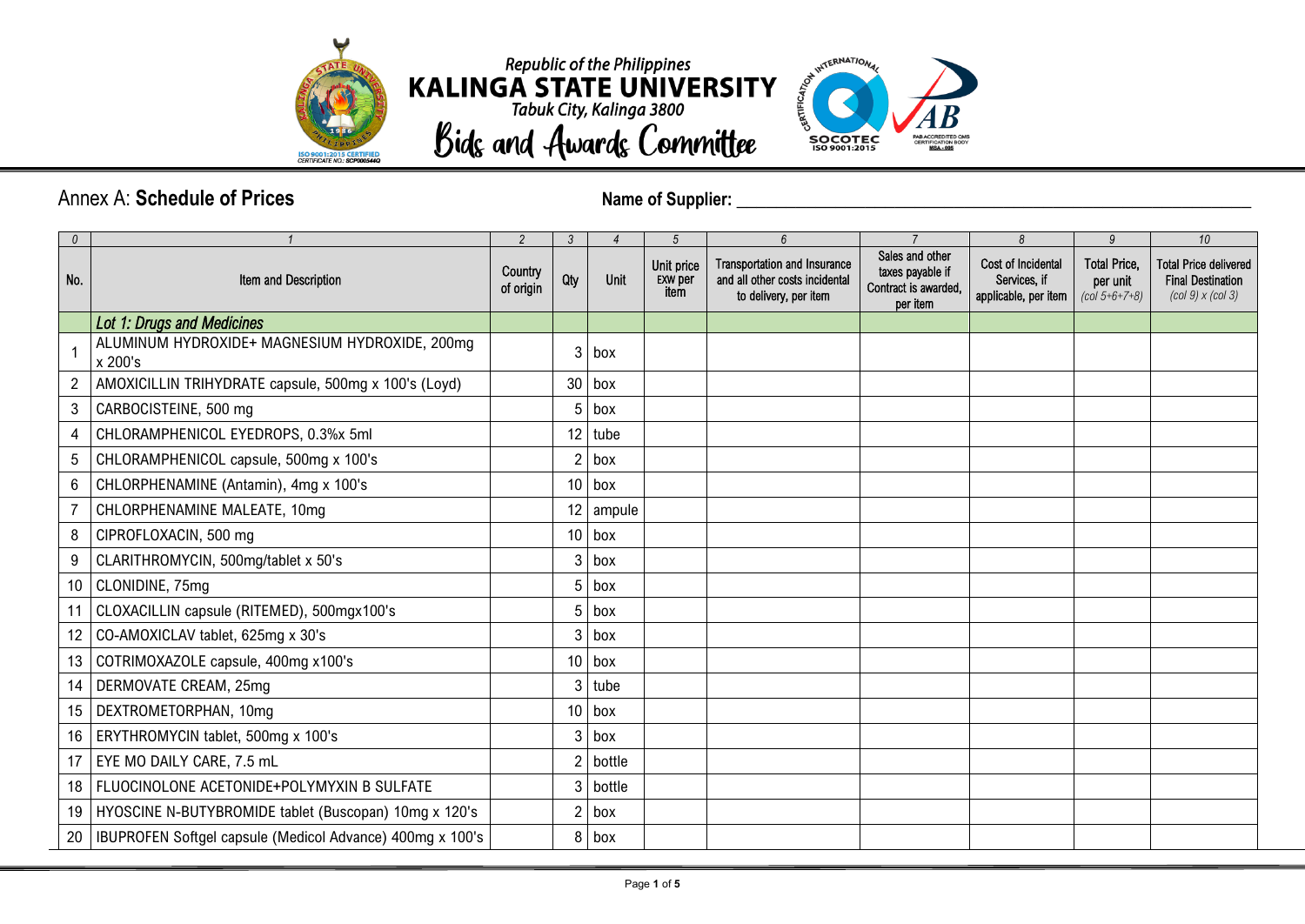



| $\theta$ |                                                                                                   | 2                    | 3              |           | $\overline{5}$                       | $6\overline{6}$                                                                                |                                                                         | 8                                                          | 9                                                  | 10                                                                                                                                                        |
|----------|---------------------------------------------------------------------------------------------------|----------------------|----------------|-----------|--------------------------------------|------------------------------------------------------------------------------------------------|-------------------------------------------------------------------------|------------------------------------------------------------|----------------------------------------------------|-----------------------------------------------------------------------------------------------------------------------------------------------------------|
| No.      | Item and Description                                                                              | Country<br>of origin | Qty            | Unit      | Unit price<br><b>EXW per</b><br>item | <b>Transportation and Insurance</b><br>and all other costs incidental<br>to delivery, per item | Sales and other<br>taxes payable if<br>Contract is awarded,<br>per item | Cost of Incidental<br>Services, if<br>applicable, per item | <b>Total Price.</b><br>per unit<br>$(col 5+6+7+8)$ | <b>Total Price delivered</b><br><b>Final Destination</b><br>$\left(\frac{\text{col } 9}{\text{N}}\right)$ x $\left(\frac{\text{col } 3}{\text{N}}\right)$ |
| 21       | KETOROLAC Ampule, 30mg/mL x 10's                                                                  |                      |                | $1$ box   |                                      |                                                                                                |                                                                         |                                                            |                                                    |                                                                                                                                                           |
| 22       | Losartan, 50 mg                                                                                   |                      | $\overline{2}$ | box       |                                      |                                                                                                |                                                                         |                                                            |                                                    |                                                                                                                                                           |
| 23       | MEFENAMIC ACID capsule 500mg x 100's                                                              |                      |                | $15$ box  |                                      |                                                                                                |                                                                         |                                                            |                                                    |                                                                                                                                                           |
| 24       | MEFENAMIC ACID tablet (Dolfenal) 500mgx100's                                                      |                      | 4              | box       |                                      |                                                                                                |                                                                         |                                                            |                                                    |                                                                                                                                                           |
| 25       | METRONIDAZOLE tablet, 500mg x 100's                                                               |                      |                | $3$ box   |                                      |                                                                                                |                                                                         |                                                            |                                                    |                                                                                                                                                           |
| 26       | METRONIDAZOLE tablet, 500mg x 100's                                                               |                      | $\overline{2}$ | box       |                                      |                                                                                                |                                                                         |                                                            |                                                    |                                                                                                                                                           |
| 27       | NAPROXEN tablet (Skelan), 550mg x 100's                                                           |                      | 3              | box       |                                      |                                                                                                |                                                                         |                                                            |                                                    |                                                                                                                                                           |
| 28       | PARACETAMOL capsule (Alaxan FR, 500mg) 100's                                                      |                      |                | 5 box     |                                      |                                                                                                |                                                                         |                                                            |                                                    |                                                                                                                                                           |
| 29       | PARACETAMOL tablet (Biogesic) 500mg x 500's                                                       |                      | 8              | box       |                                      |                                                                                                |                                                                         |                                                            |                                                    |                                                                                                                                                           |
| 30       | PLAIN NSS 1 LT                                                                                    |                      |                | 5 bottle  |                                      |                                                                                                |                                                                         |                                                            |                                                    |                                                                                                                                                           |
| 31       | PND EAR DROPS                                                                                     |                      | 3              | bottle    |                                      |                                                                                                |                                                                         |                                                            |                                                    |                                                                                                                                                           |
| 32       | <b>PND EYE DROPS</b>                                                                              |                      |                | 3 bottle  |                                      |                                                                                                |                                                                         |                                                            |                                                    |                                                                                                                                                           |
| 33       | PNSS I LI (0.9 N SALINE)                                                                          |                      | $\mathcal{S}$  | bottle    |                                      |                                                                                                |                                                                         |                                                            |                                                    |                                                                                                                                                           |
| 34       | Povidone Iodine                                                                                   |                      |                | galloon   |                                      |                                                                                                |                                                                         |                                                            |                                                    |                                                                                                                                                           |
| 35       | PREDNISONE 20 mg                                                                                  |                      |                | $2$ box   |                                      |                                                                                                |                                                                         |                                                            |                                                    |                                                                                                                                                           |
| 36       | RANITIDINE tablet 150 mg x 100's                                                                  |                      | 5              | box       |                                      |                                                                                                |                                                                         |                                                            |                                                    |                                                                                                                                                           |
| 37       | SALBUTAMOL NEBULE (Ventolin) 2.5mg x 30's                                                         |                      |                | $3$ box   |                                      |                                                                                                |                                                                         |                                                            |                                                    |                                                                                                                                                           |
| 38       | SALBUTAMOL tablet (RiteMed) 2mg x 100's                                                           |                      | $\overline{2}$ | box       |                                      |                                                                                                |                                                                         |                                                            |                                                    |                                                                                                                                                           |
| 39       | SODALITE (ORS 50'S)                                                                               |                      |                | $2$ box   |                                      |                                                                                                |                                                                         |                                                            |                                                    |                                                                                                                                                           |
| 40       | UH SODIUM BICARBONATE 650mg                                                                       |                      |                | 5 bottle  |                                      |                                                                                                |                                                                         |                                                            |                                                    |                                                                                                                                                           |
|          | Sub-total Amount for Lot 1: Drugs and Medicines (in PhP, not to exceed the ABC of PhP 158,319.28) |                      |                |           |                                      |                                                                                                |                                                                         |                                                            |                                                    |                                                                                                                                                           |
|          | <b>Lot 2: Medical Supplies and Materials</b>                                                      |                      |                |           |                                      |                                                                                                |                                                                         |                                                            |                                                    |                                                                                                                                                           |
| 41       | Alcohol, ethyl, 68%-70%, 500ml/bottle                                                             |                      |                | 13 bottle |                                      |                                                                                                |                                                                         |                                                            |                                                    |                                                                                                                                                           |
| 42       | <b>BIOHAZARD CONTAINER BIN</b>                                                                    |                      |                | 3 piece   |                                      |                                                                                                |                                                                         |                                                            |                                                    |                                                                                                                                                           |

**Bids and Awards Committee**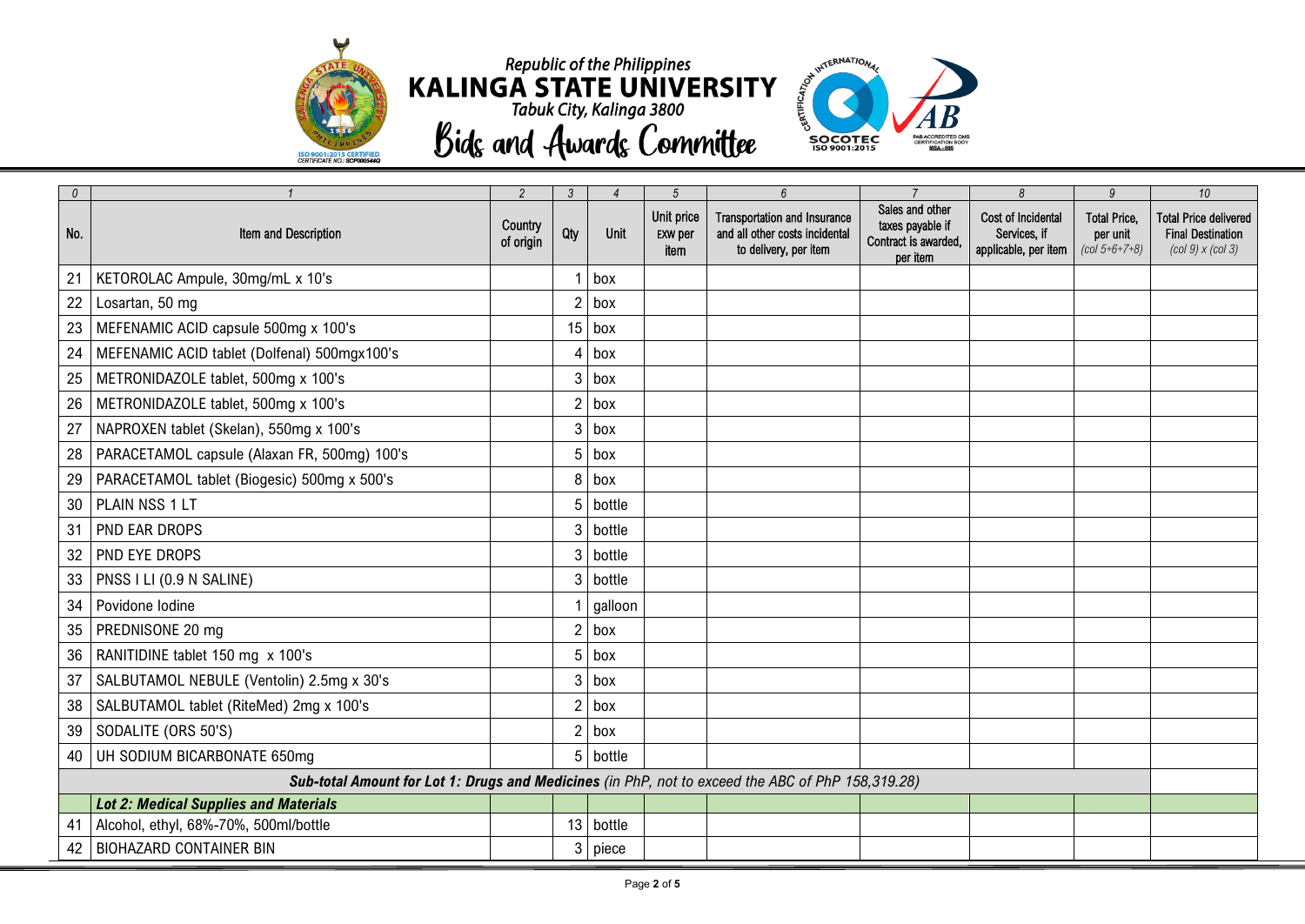



| $\theta$ |                                                         | 2                    | $\mathcal{S}$  | $\overline{4}$ | $5\overline{)}$                      | 6                                                                                              | $\overline{7}$                                                          | $\delta$                                                   | $\overline{9}$                                     | 10 <sup>10</sup>                                                                                                                                            |
|----------|---------------------------------------------------------|----------------------|----------------|----------------|--------------------------------------|------------------------------------------------------------------------------------------------|-------------------------------------------------------------------------|------------------------------------------------------------|----------------------------------------------------|-------------------------------------------------------------------------------------------------------------------------------------------------------------|
| No.      | Item and Description                                    | Country<br>of origin | Qty            | Unit           | Unit price<br><b>EXW per</b><br>item | <b>Transportation and Insurance</b><br>and all other costs incidental<br>to delivery, per item | Sales and other<br>taxes payable if<br>Contract is awarded,<br>per item | Cost of Incidental<br>Services, if<br>applicable, per item | <b>Total Price,</b><br>per unit<br>$(col 5+6+7+8)$ | <b>Total Price delivered</b><br><b>Final Destination</b><br>$\left(\frac{\text{col } 9}{\text{10}}\right)$ x $\left(\frac{\text{col } 3}{\text{10}}\right)$ |
| 43       | Cidex Solution (1 gallon)                               |                      |                | galloon        |                                      |                                                                                                |                                                                         |                                                            |                                                    |                                                                                                                                                             |
| 44       | Gloves, Disposable, Small (Vinyl)                       |                      | 3              | box            |                                      |                                                                                                |                                                                         |                                                            |                                                    |                                                                                                                                                             |
| 45       | Gloves, Disposable, Large (Vinyl)                       |                      | 3              | box            |                                      |                                                                                                |                                                                         |                                                            |                                                    |                                                                                                                                                             |
| 46       | <b>ELASTIC BANDAGE 4"</b>                               |                      |                | piece          |                                      |                                                                                                |                                                                         |                                                            |                                                    |                                                                                                                                                             |
| 47       | FACE MASK, Disposable, 3 Ply                            |                      |                | $3$ box        |                                      |                                                                                                |                                                                         |                                                            |                                                    |                                                                                                                                                             |
| 48       | Folding Bed( Heavy Duty)                                |                      | 2              | unit           |                                      |                                                                                                |                                                                         |                                                            |                                                    |                                                                                                                                                             |
| 49       | <b>Gas Cylindrical Trolley</b>                          |                      |                | unit           |                                      |                                                                                                |                                                                         |                                                            |                                                    |                                                                                                                                                             |
| 50       | GAUZE ROLL (12 INCHES)                                  |                      |                | roll           |                                      |                                                                                                |                                                                         |                                                            |                                                    |                                                                                                                                                             |
| 51       | Head cover (Medical/surgical)                           |                      | 2              | box            |                                      |                                                                                                |                                                                         |                                                            |                                                    |                                                                                                                                                             |
| 52       | Hydrogen Peroxzide ( 1 gallon)                          |                      |                | galloon        |                                      |                                                                                                |                                                                         |                                                            |                                                    |                                                                                                                                                             |
| 53       | INSYTE (US) gauge 22                                    |                      | 2              | piece          |                                      |                                                                                                |                                                                         |                                                            |                                                    |                                                                                                                                                             |
| 54       | Face Mask, K95                                          |                      |                | 20 piece       |                                      |                                                                                                |                                                                         |                                                            |                                                    |                                                                                                                                                             |
| 55       | KY Jelly 50g                                            |                      | $\mathfrak{p}$ | tube           |                                      |                                                                                                |                                                                         |                                                            |                                                    |                                                                                                                                                             |
| 56       | Lidocaine Hydrochloride( 2%-20mg/ml)                    |                      | 10             | ampule         |                                      |                                                                                                |                                                                         |                                                            |                                                    |                                                                                                                                                             |
| 57       | Liquid Hand Sanitizer 500 ml                            |                      | 3              | bottle         |                                      |                                                                                                |                                                                         |                                                            |                                                    |                                                                                                                                                             |
| 58       | MEDICAL OXYGEN TANK (15 POUNDS- Ht.-89 cm. Dm-48<br>cm) |                      |                | tank           |                                      |                                                                                                |                                                                         |                                                            |                                                    |                                                                                                                                                             |
| 59       | MEDIPLAST BAND-AID                                      |                      |                | $3$ box        |                                      |                                                                                                |                                                                         |                                                            |                                                    |                                                                                                                                                             |
| 60       | MEDIPLAST STERILE GAUZE 4"X4"X12 ply 100's              |                      | 2              | box            |                                      |                                                                                                |                                                                         |                                                            |                                                    |                                                                                                                                                             |
| 61       | MICROPORE PLASTER 2.5cm                                 |                      |                | $12$ box       |                                      |                                                                                                |                                                                         |                                                            |                                                    |                                                                                                                                                             |
| 62       | NASAL CANULA FOR O2 INHALATION                          |                      |                | piece          |                                      |                                                                                                |                                                                         |                                                            |                                                    |                                                                                                                                                             |
| 63       | <b>NEB KIT</b>                                          |                      | 25             | piece          |                                      |                                                                                                |                                                                         |                                                            |                                                    |                                                                                                                                                             |
| 64       | <b>OXYGEN MASK for Adult</b>                            |                      | 5              | piece          |                                      |                                                                                                |                                                                         |                                                            |                                                    |                                                                                                                                                             |
| 65       | SILK 1-0 Non-absorbable w/ cutting needle               |                      |                | box            |                                      |                                                                                                |                                                                         |                                                            |                                                    |                                                                                                                                                             |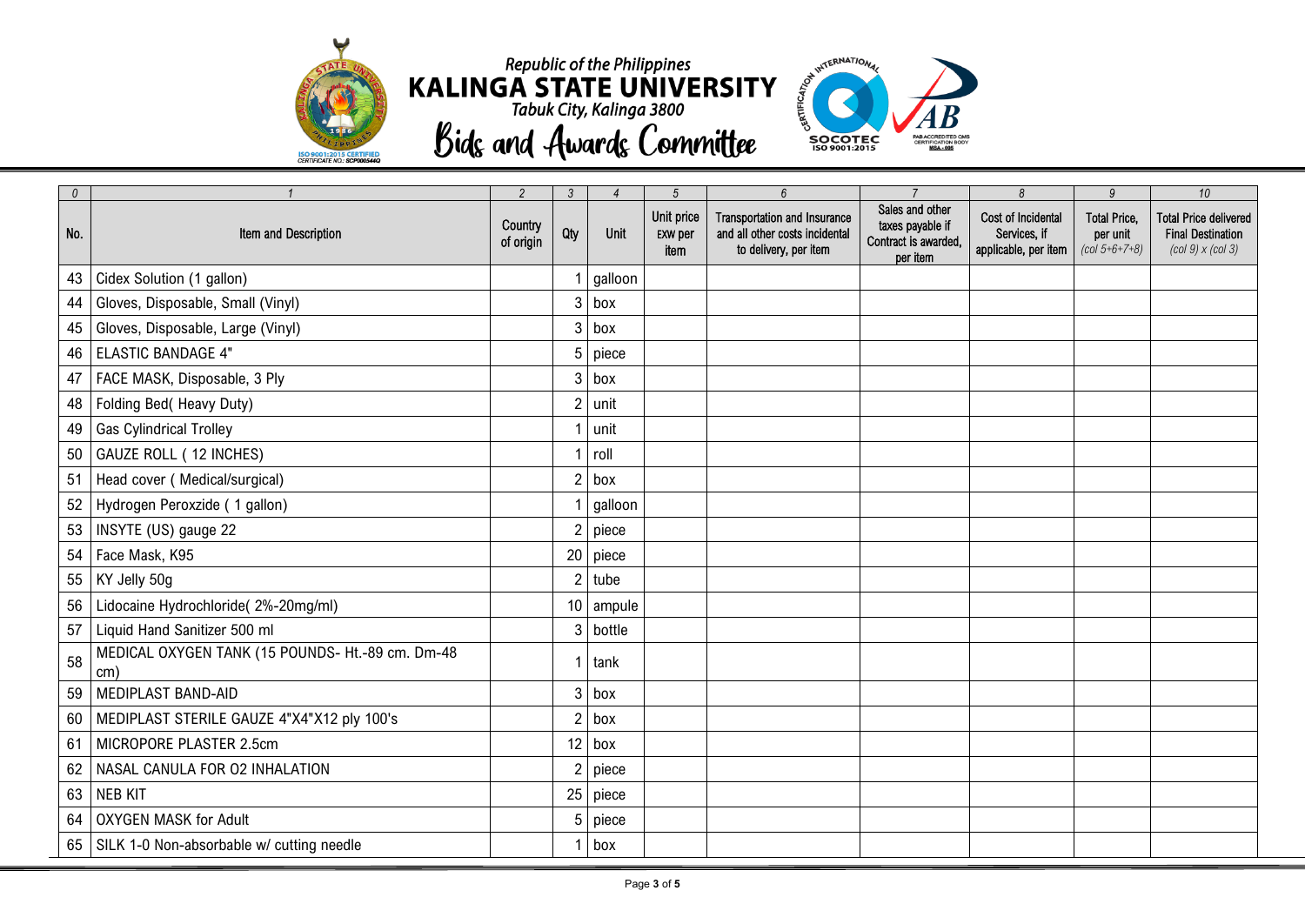



| $\theta$                                     |                                                                                                                                                                                                                             | $\mathfrak{p}$       | 3              |                 | $\overline{5}$                       | 6                                                                                              | $\overline{7}$                                                          | 8                                                          | 9                                                                        | 10 <sup>10</sup>                                                                                                                  |  |
|----------------------------------------------|-----------------------------------------------------------------------------------------------------------------------------------------------------------------------------------------------------------------------------|----------------------|----------------|-----------------|--------------------------------------|------------------------------------------------------------------------------------------------|-------------------------------------------------------------------------|------------------------------------------------------------|--------------------------------------------------------------------------|-----------------------------------------------------------------------------------------------------------------------------------|--|
| No.                                          | Item and Description                                                                                                                                                                                                        | Country<br>of origin | Qty            | Unit            | Unit price<br><b>EXW per</b><br>item | <b>Transportation and Insurance</b><br>and all other costs incidental<br>to delivery, per item | Sales and other<br>taxes payable if<br>Contract is awarded,<br>per item | Cost of Incidental<br>Services, if<br>applicable, per item | <b>Total Price,</b><br>per unit<br>$\left(\frac{col\ 5+6+7+8}{2}\right)$ | <b>Total Price delivered</b><br><b>Final Destination</b><br>$\left(\frac{\text{col }9}{\text{x}\left(\text{col }3\right)}\right)$ |  |
| 66                                           | SILK 3-0 Non-absorbable w/ cutting needle                                                                                                                                                                                   |                      |                | piece           |                                      |                                                                                                |                                                                         |                                                            |                                                                          |                                                                                                                                   |  |
| 67                                           | <b>Sterile Tongue Depressor</b>                                                                                                                                                                                             |                      |                | box             |                                      |                                                                                                |                                                                         |                                                            |                                                                          |                                                                                                                                   |  |
| 68                                           | Stretcher (Light weight) ( Portable Folding Stretcher)                                                                                                                                                                      |                      |                | unit            |                                      |                                                                                                |                                                                         |                                                            |                                                                          |                                                                                                                                   |  |
| 69                                           | TERUMO SYRINGE with needle 3cc x 100's                                                                                                                                                                                      |                      |                | box             |                                      |                                                                                                |                                                                         |                                                            |                                                                          |                                                                                                                                   |  |
| 70                                           | Thermo Scanner (Gun Type)                                                                                                                                                                                                   |                      |                | piece           |                                      |                                                                                                |                                                                         |                                                            |                                                                          |                                                                                                                                   |  |
| 71                                           | 3M Littman classic 27'Monitoring stethoscope                                                                                                                                                                                |                      | $\overline{2}$ | unit            |                                      |                                                                                                |                                                                         |                                                            |                                                                          |                                                                                                                                   |  |
| 72                                           | BP APPARATUS (manual - BAXTEL) w/ stethoscope                                                                                                                                                                               |                      |                | unit            |                                      |                                                                                                |                                                                         |                                                            |                                                                          |                                                                                                                                   |  |
| 73                                           | Cabinet, Steel Filing, 4D, Lateral                                                                                                                                                                                          |                      | <sup>2</sup>   | unit            |                                      |                                                                                                |                                                                         |                                                            |                                                                          |                                                                                                                                   |  |
| 74                                           | DIAGNOSTIC OTOSCOPE FIBER OPTIC MEDICAL                                                                                                                                                                                     |                      |                | unit            |                                      |                                                                                                |                                                                         |                                                            |                                                                          |                                                                                                                                   |  |
| 75                                           | DIGITAL BP APPARATUS (Omron)                                                                                                                                                                                                |                      |                | unit            |                                      |                                                                                                |                                                                         |                                                            |                                                                          |                                                                                                                                   |  |
| 76                                           | Examination Lamp with 5 wheels LED Light Stand Lamp                                                                                                                                                                         |                      |                | unit            |                                      |                                                                                                |                                                                         |                                                            |                                                                          |                                                                                                                                   |  |
| 77                                           | <b>Hospital Dressing Table</b>                                                                                                                                                                                              |                      |                | unit            |                                      |                                                                                                |                                                                         |                                                            |                                                                          |                                                                                                                                   |  |
| 78                                           | MECHANICAL HEALTH WEIGHING SCALE                                                                                                                                                                                            |                      | 5              | piece           |                                      |                                                                                                |                                                                         |                                                            |                                                                          |                                                                                                                                   |  |
| 79                                           | MOSQUITO FORCEPS                                                                                                                                                                                                            |                      |                | piece           |                                      |                                                                                                |                                                                         |                                                            |                                                                          |                                                                                                                                   |  |
| 80                                           | <b>STITCH REMOVER</b>                                                                                                                                                                                                       |                      | 3              | piece           |                                      |                                                                                                |                                                                         |                                                            |                                                                          |                                                                                                                                   |  |
|                                              | Sub-total Amount for Lot 2: Medical Supplies and Materials (in PhP, not to exceed the ABC of PhP 142,380.00)                                                                                                                |                      |                |                 |                                      |                                                                                                |                                                                         |                                                            |                                                                          |                                                                                                                                   |  |
| <b>Grand-Total Amount in Figures:</b><br>Php |                                                                                                                                                                                                                             |                      |                |                 |                                      |                                                                                                |                                                                         |                                                            |                                                                          |                                                                                                                                   |  |
| <b>Total Amount in words:</b>                |                                                                                                                                                                                                                             |                      |                |                 |                                      |                                                                                                |                                                                         |                                                            |                                                                          |                                                                                                                                   |  |
|                                              | Warranty shall be for three (3) months for expendable supplies and one (1) year for non-<br>N/A<br>Performance Security:<br>Warranty:<br>expendable supplies or equipment reckoned from the date of acceptance of the Goods |                      |                |                 |                                      |                                                                                                |                                                                         |                                                            |                                                                          |                                                                                                                                   |  |
| Delivery Period:<br>45 CD                    |                                                                                                                                                                                                                             |                      |                | Price Validity: |                                      | 30 cd                                                                                          |                                                                         |                                                            |                                                                          |                                                                                                                                   |  |